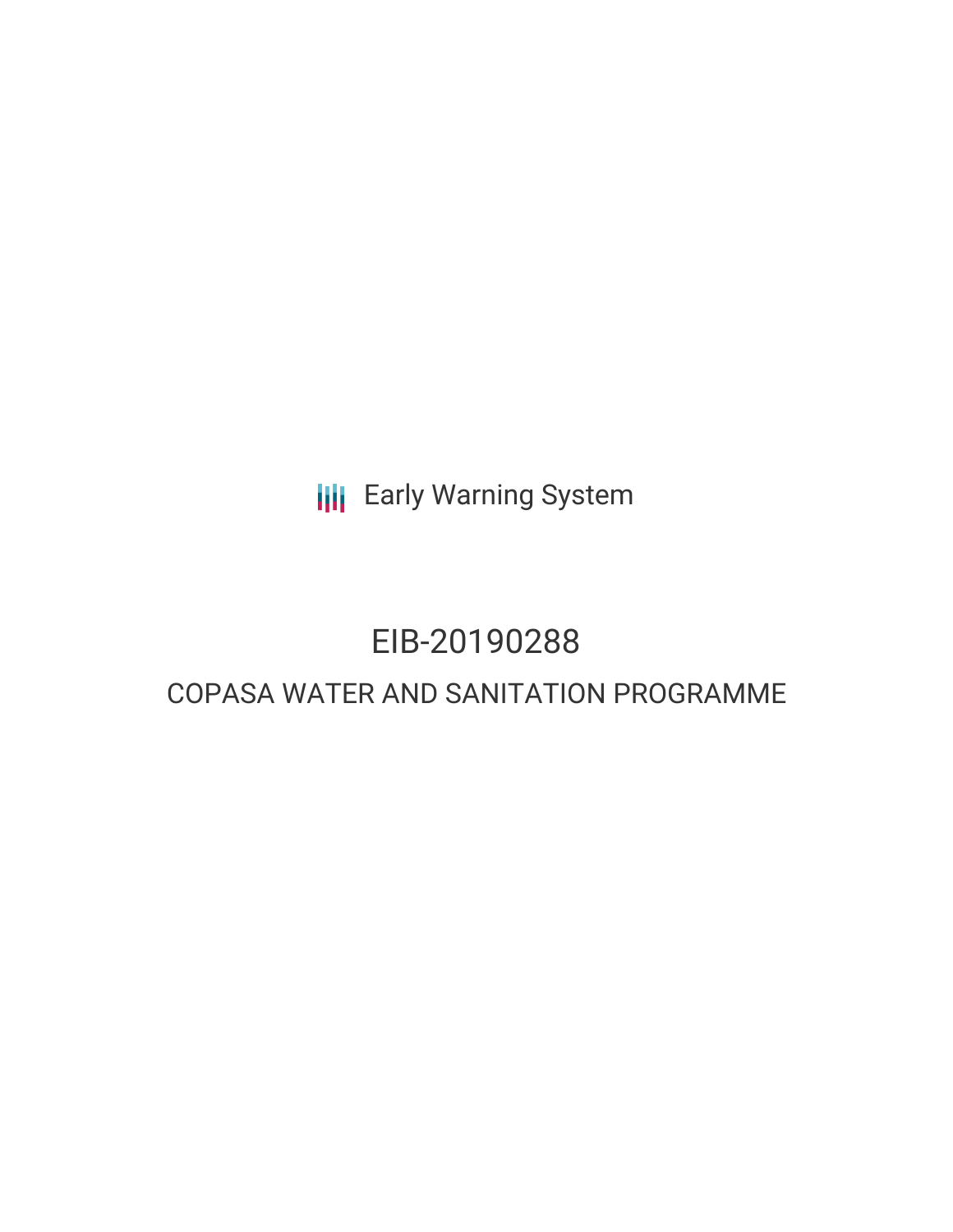

### **Quick Facts**

| <b>Countries</b>               | <b>Brazil</b>                                       |
|--------------------------------|-----------------------------------------------------|
| <b>Financial Institutions</b>  | European Investment Bank (EIB)                      |
| <b>Status</b>                  | Approved                                            |
| <b>Bank Risk Rating</b>        |                                                     |
| <b>Voting Date</b>             | 2019-10-24                                          |
| <b>Borrower</b>                | COMPANHIA DE SANEAMENTO DE MINAS GERAIS - COPASA MG |
| <b>Sectors</b>                 | Water and Sanitation                                |
| <b>Investment Type(s)</b>      | Loan                                                |
| <b>Investment Amount (USD)</b> | \$161.01 million                                    |
| <b>Project Cost (USD)</b>      | \$323.13 million                                    |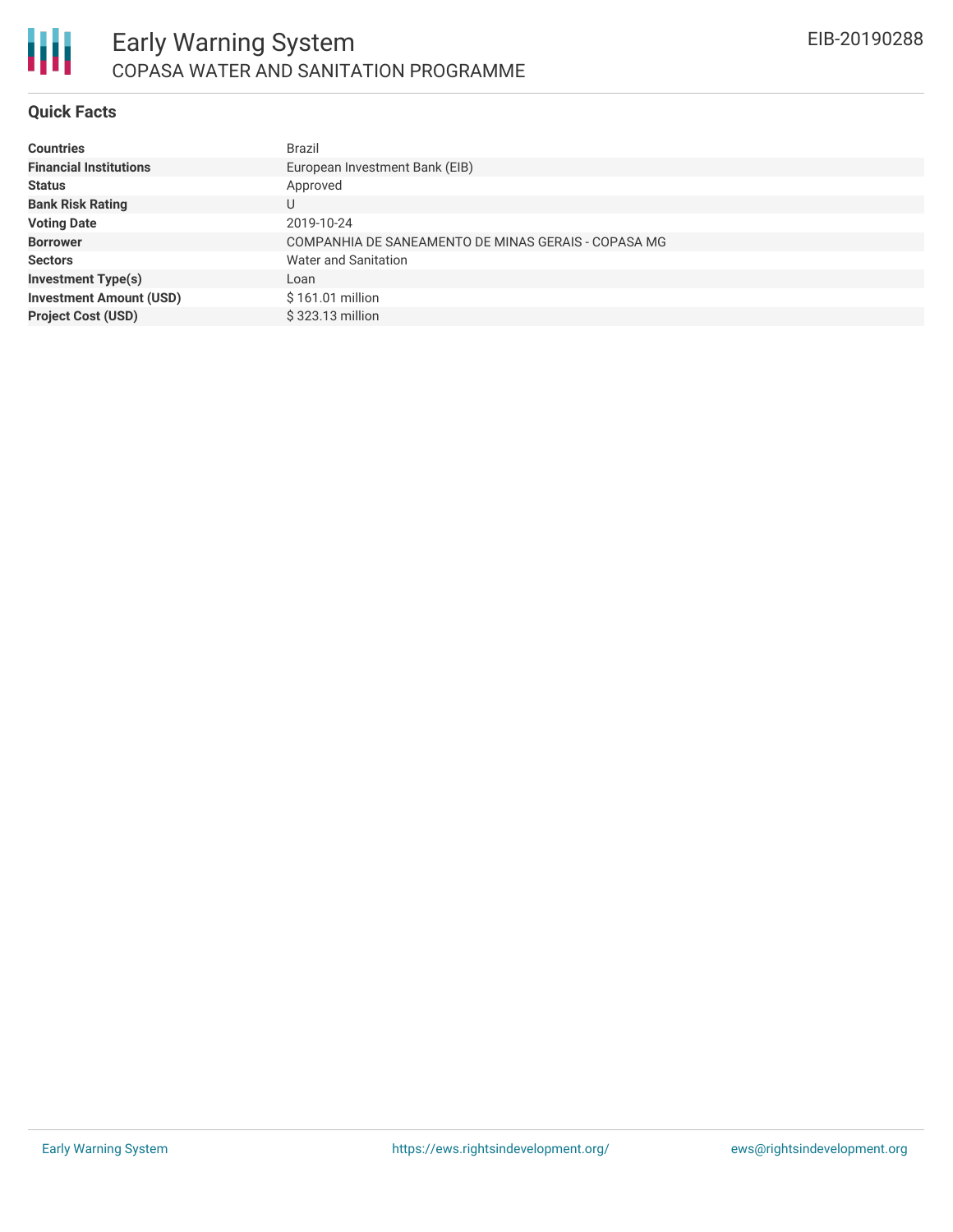

### **Project Description**

The project will support COPASA's investment programme focusing on water and sanitation infrastructure.

This project will improve access to water and sanitation services in COPASA's area of operation. The purpose it is to achieve the objectives under the Brazilian National Plan for Basic Sanitation (2014), as well as the Sustainable Development Goals.

It is estimated that the investment will be used for construction of new wastewater treatment plants (WTPs), expansion of services to unconnected customers, ensure service provision due to population growth, pumping stations and new required infrastructure.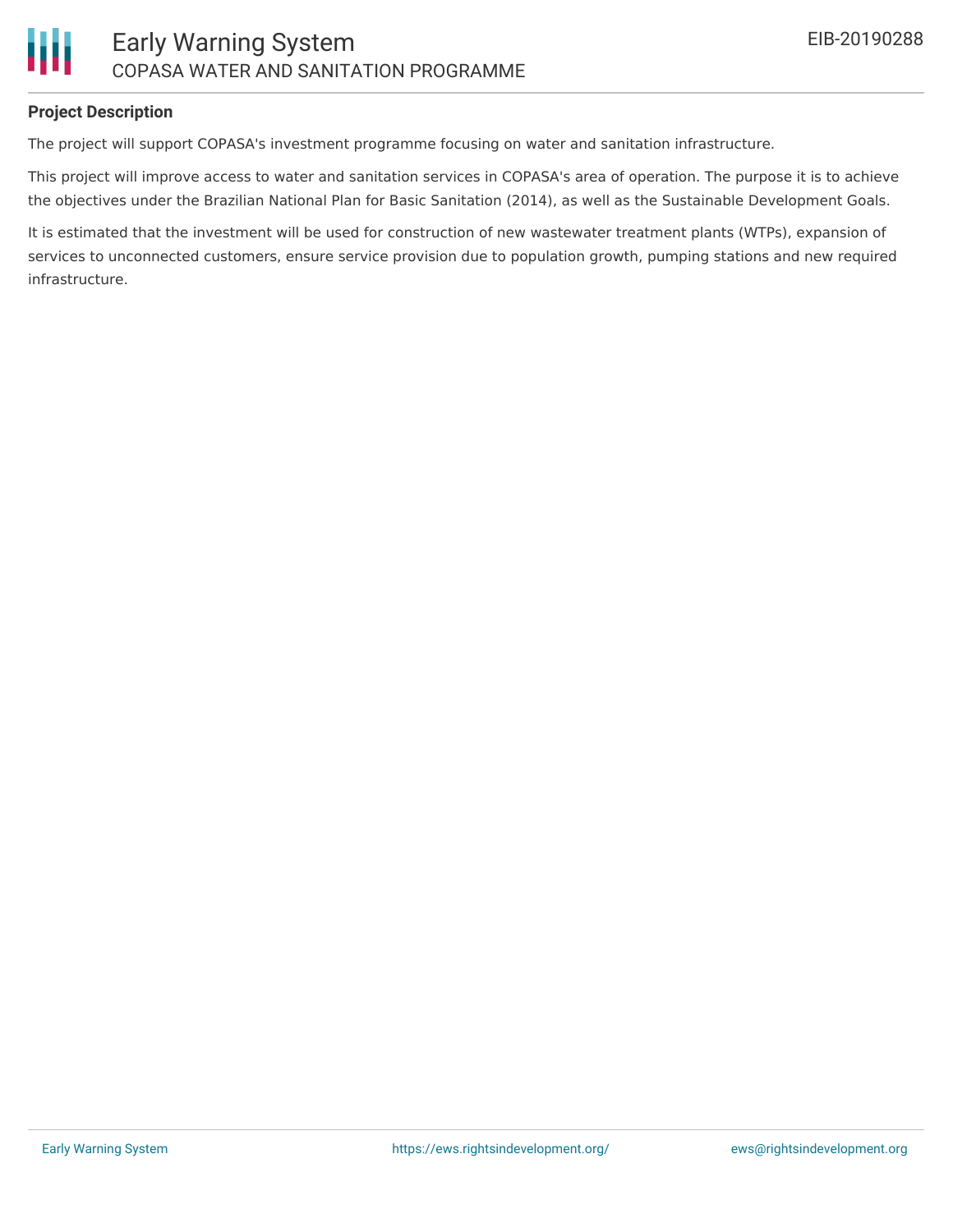

## **Investment Description**

European Investment Bank (EIB)